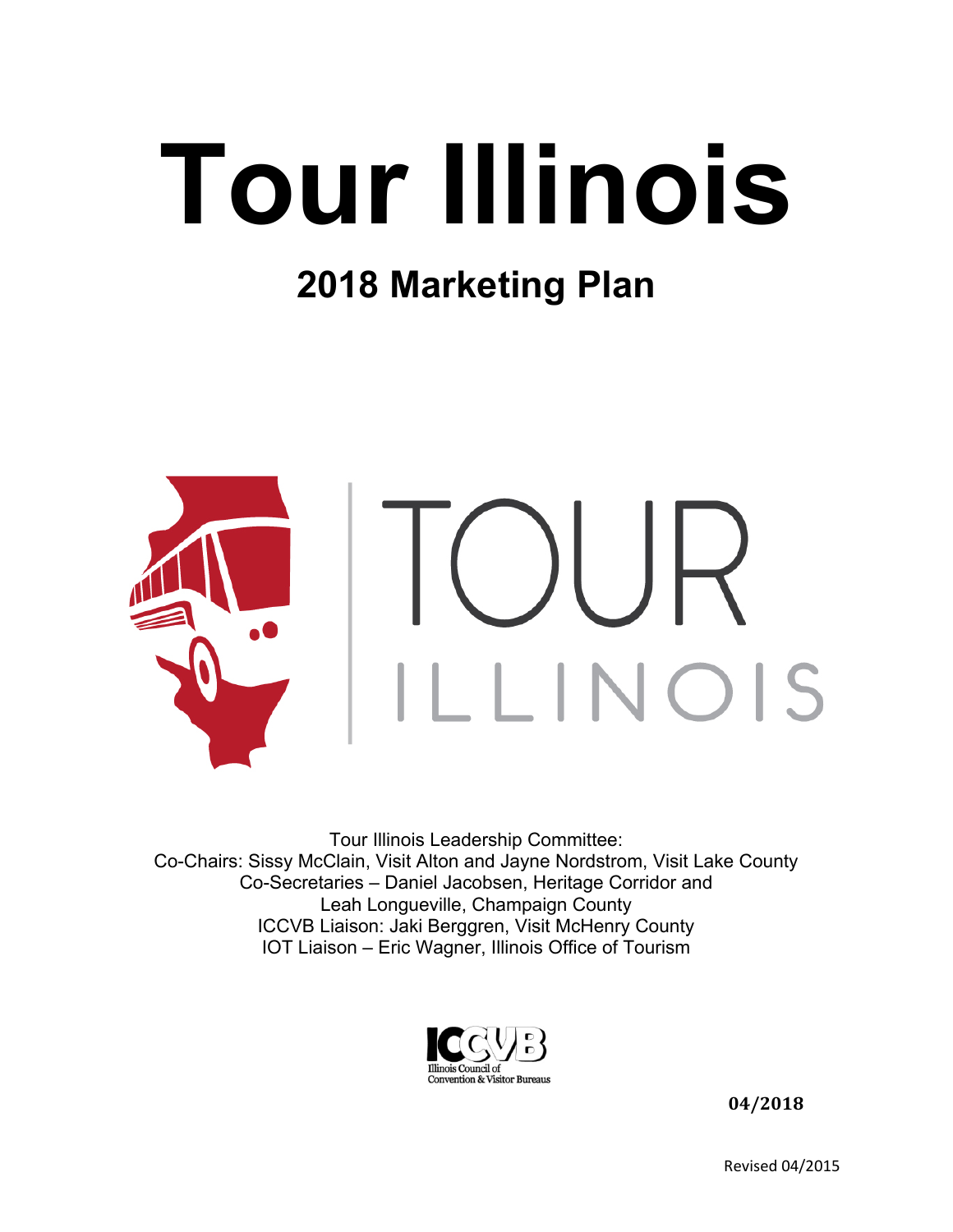#### **MISSION STATEMENT**

Tour Illinois is the official group tour destination marketing program for the state of Illinois whose responsibility is to enhance sales efforts for Illinois Convention & Visitors Bureaus (CVB's) and affiliate members through lead generation and bookings, in order to increase group tours, visitor expenditures, and overnight stay within Illinois.

#### **OVERVIEW**

Tour Illinois, a niche committee of the Illinois Council of Convention & Visitors Bureaus (ICCVB) and in cooperation with Illinois Office of Tourism (IOT), focus is on promoting the state of Illinois to tour operators, planners, and motorcoach companies; where Illinois  $CVB$ 's and associate members can showcase their facilities & venues that serve the group tour market.

#### **POSITIONING**

The branding of Tour Illinois, as well as sales and marketing efforts, will increase the awareness of all that our members and the state have to offer. Through partnerships with IOT, ICCVB and our members we can position ourselves at tradeshows, dine-a-rounds, sales missions, the website, and in publications in order to maintain a synergy within the state and create a strategic awareness to group planners that Illinois has everything they need for the senior, adult, student, international and niche group markets.

#### **GOALS**

- 1. Increase group travel business into Illinois and create brand awareness throughtout the state of Illinois.
- 2. To continue creating successful partnerships between the Convention & Visitors Bureau industry associations, the IOT and Tour Illinois members and affiliates.

#### **OBJECTIVES**

- 1. To market and sell the state of Illinois as a premier group travel destination.
- 2. To create "brand awareness" with the Tour Illinois brand.
- 3. Generate new group contacts for member CVB's and partners through new business development initiatives and Illinois sponsored booths/events at tradeshows.
- 4. Evaluate Illinois programs that will enhance Tour Illinois' mission.
- 5. Continue to work with CVB's and partners to measure/record performance measures for Tour Illinois advertising, website, and tradeshow.

#### **TARGET AUDIENCE**

Tour Operators, Group Travel Leaders, Senior, Adult, Student, International, and Niche Groups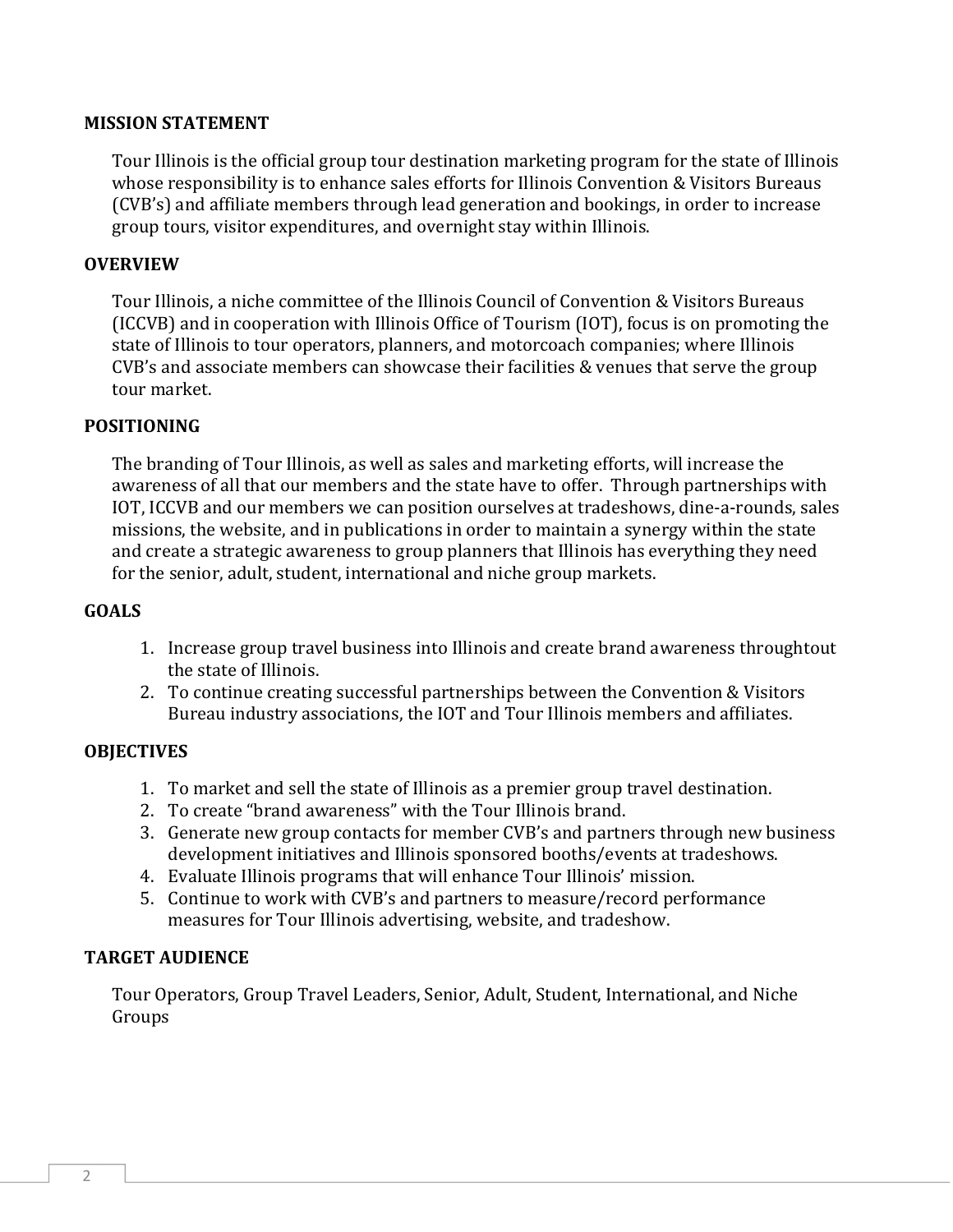#### **STRATEGIES TO ACHIEVE GOALS**

- 1. Illinois Tradeshow Sponsorships & Pay-to-Plays
	- a. Tour Illinois' main goal is to create a strong and memorable presence at targeted Group Tour Tradeshows.
	- b. Including:
		- i. Signs/Banners identifying Tour Illinois.
		- ii. Usage of Booth Materials.
	- c. Illinois booth giveaway's in conjunction with Booth Theme. Attend the following tradeshows representing Tour Illinois: Pay-to-Play
	- d. Create a small committee to develop a monthly or bi-monthly e-news to tour planners.

#### **Opportunities as Pay to Plays only (planning without state funds):**

- i. American Bus Association Booth (Pay-to-Play)
	- 1. Charlotte, NC January 26‐30, 2018
	- 2. Tour Illinois will need to coordinate CVB reps to travel a day early to set up for booth for the Tradeshow, tear down and ship back.
- ii. Heritage Clubs International (Pay to Play)
	- 1. Branson, Missouri
		- March 12-16, 2018

Meal or Hospitality Room sponsorship

- iii. Circle Wisconsin Midwest Marketplace
	- 1. Lake Geneva, WI April 8-10, 2018

### Meal sponsorship

#### **IOT Special Grant Sponsorship Potential:**

- a. American Bus Association
	- 1. Sponsorship & Tradeshow Floor Booth
	- 2. IOT Registration for show only. Travel Expenses not included.
	- 3. *Note: When the state provides sponsor dollars for a Tour Illinois tradeshow that includes booth benefits; all Tour Illinois members and all Illinois tradeshow attendees who are attending the tradeshow may take part in the activities included in the sponsorship (i.e.: staff tradeshow booth, display brochures, etc.). Tradeshow sponsor benefits vary and the committee for each show will determine how each benefit can be orchestrated at the event.*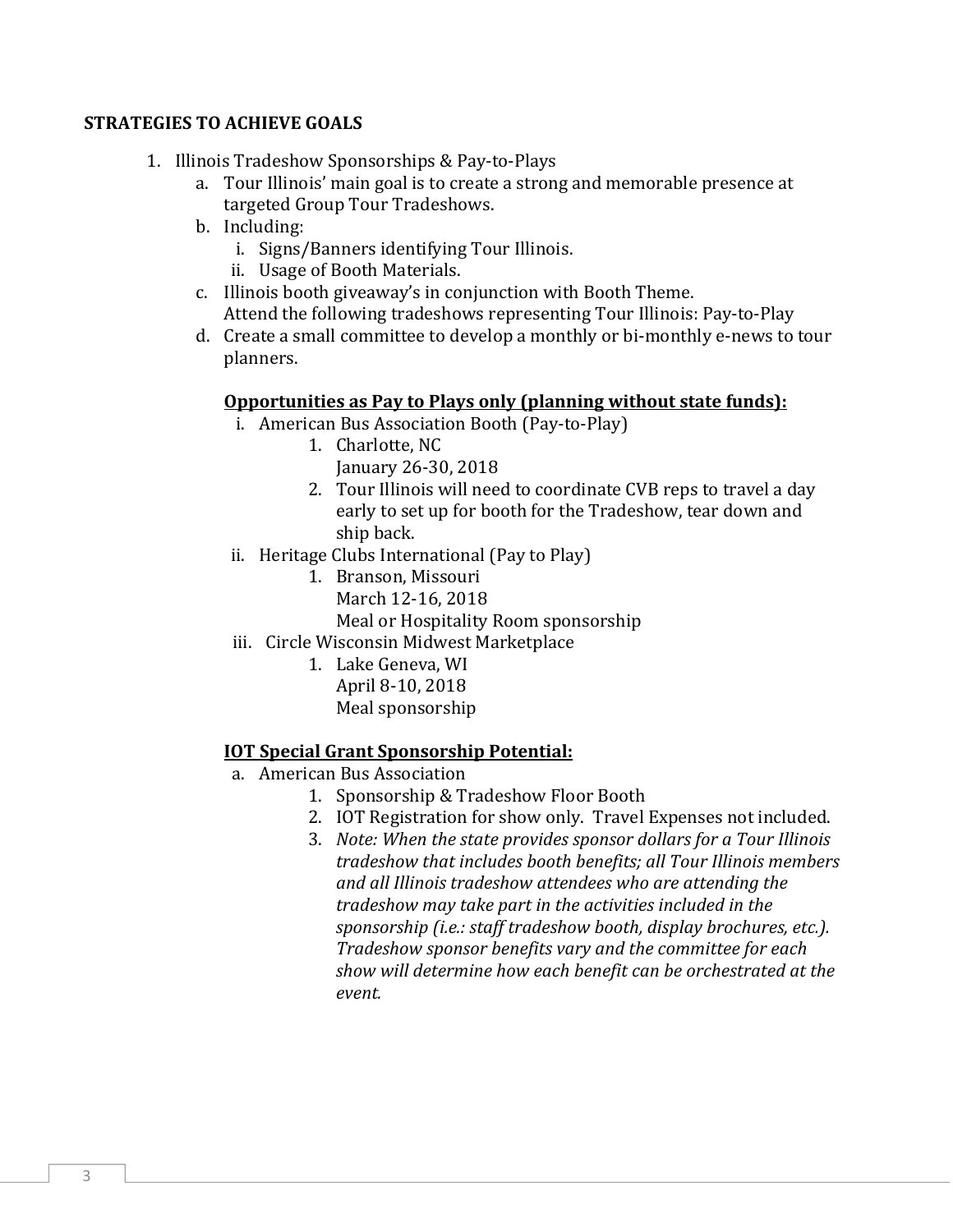#### b. **Pay‐to‐Play (P2P) Program**:

- a. Maintain an affordable P2P program so all CVB and partners can participate.
- b. Determine fees for participation in a P2P event.
	- 1. All P2P participation costs will be determined by the Tour Illinois Leadership Team and made available for all members, affiliates, and partners.
- c. Proposed P2P opportunities for members & affiliates:
	- 1. American Bus Association
	- 2. Heritage Clubs International
	- 3. Circle Wisconsin Midwest Marketplace
	- 4. *Note: The Tour Illinois Pay‐to‐Plays are for events that the state is not sponsoring and will be paid for by participating Tour Illinois members. The event itself would be supported by Tour Illinois P2P dollars. (i.e.: dine‐a‐rounds, booths, sales blitz gifts, etc.).*
- 2. E-Marketing/Website Development
	- a. Tour Illinois Facebook & Twitter Accounts
		- a. Update the account using basic information with profile photo, mission statement, and links.
		- b. Monitor and reply to comments on status updates, photos, and events weekly
		- c. Review content daily for unethical submissions, inappropriate photos, or derogatory comments.
		- d. Always check facts and correct errors in a timely manner. Ensure proper grammar and spelling is used.
		- e. Be transparent. Never represent the committee in a false or misleading way.
		- f. Contribute content that is interesting, valuable, and relevant to the specific social media channel or network.
		- g. Games are NOT ALLOWED on niche committee Facebook pages.
		- h. Share travel friendly tips, promotions and give-a-ways, plus increase awareness of tradeshows.
		- i. Recognize award winners or special achievements.

#### **EXPECTED RESULTS/BENEFITS**

1. Increase contact generation at travel trade shows.

- 2. Increase unique visits and click through on the Tour Illinois Website.
- 3. Increase the number of Illinois itineraries and tour operator guides in circulation.
- 4. Increase the number of Tour Operator companies at ABA booth.
- 5. Increase room nights within the State of Illinois.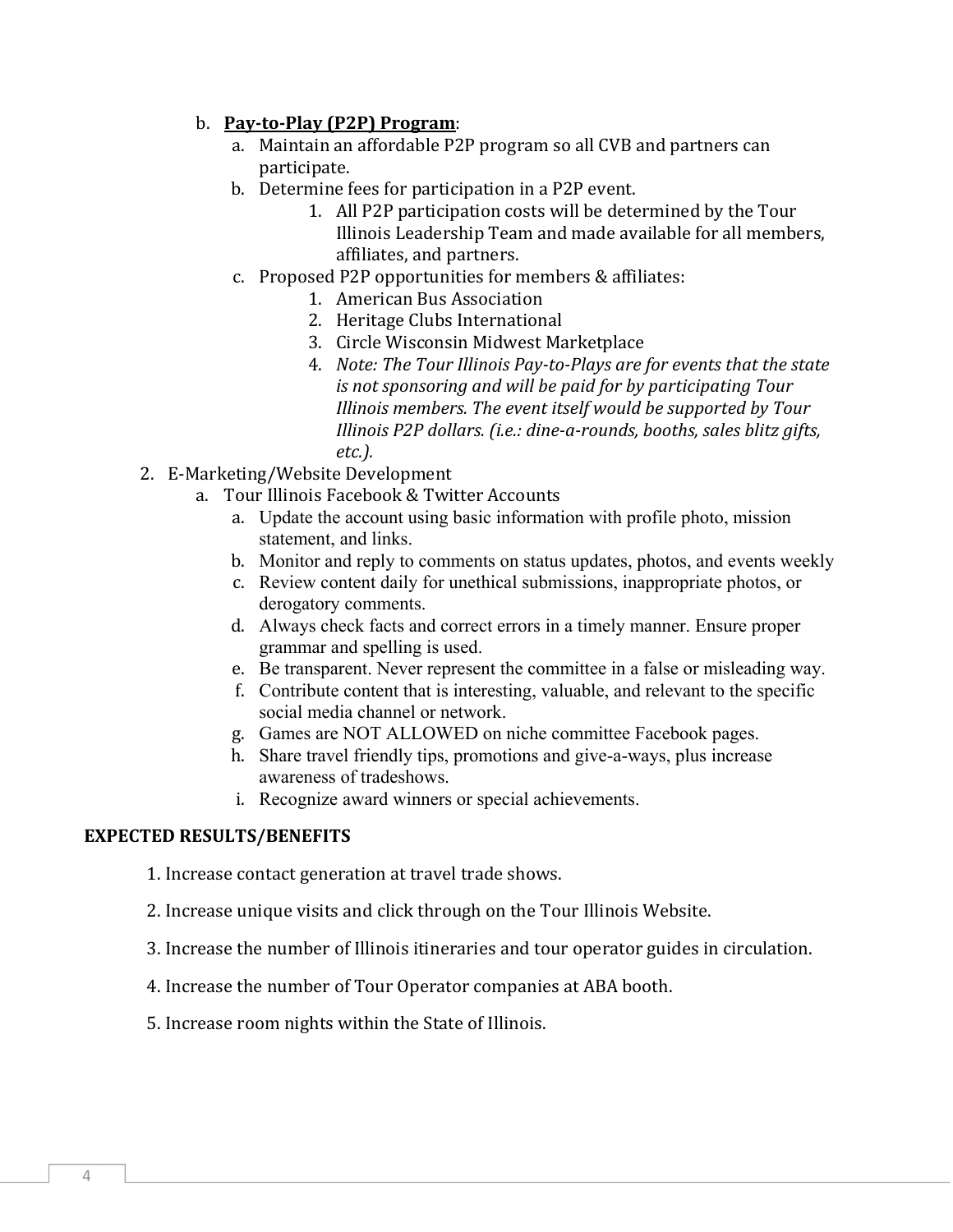#### **EVALUATORS**

- 1. Post Tradeshow contacts and leads from booth and sponsored events.
- 2. Pay-to-Play Survey Results

#### **COMMUNICATIONS**

- 1. Meetings
	- a. Quarterly General Membership meetings per ICCVB Schedule
	- b. Leadership Committee conference calls conducted as needed with ICCVB/IOT.
	- c. Tour Illinois Secretary will create agenda for the Tour Illinois all member meetings and distribute to members no later than one-week prior to meeting.
- 2. Communications
	- a. Submit Tour Illinois news in the ICCVB Quarterly Newsletter including upcoming shows, Tour Illinois and Notes from the Chair.
	- b. Increase Illinois CVB partners' participations in travel trade shows for continuity.
	- c. Increase communication between Tour Illinois, ICCVB and IOT.
	- d. Annually measure and compare participation at Tour Illinois shows and events.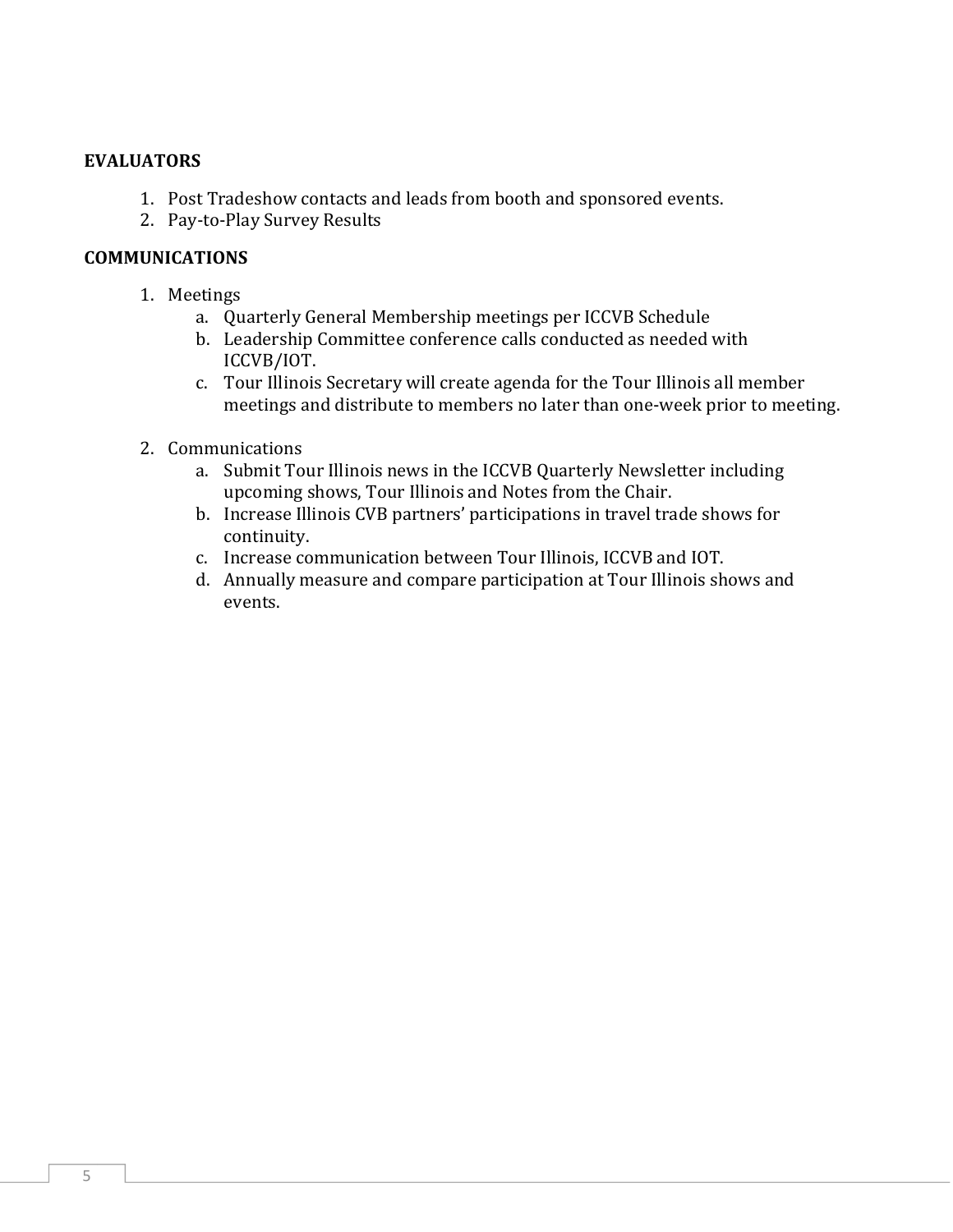| <b>Tour Illinois Budget FY'18</b> |                                    |                                                  |                    |             |                     |  |  |  |  |
|-----------------------------------|------------------------------------|--------------------------------------------------|--------------------|-------------|---------------------|--|--|--|--|
| <b>Date</b>                       | <b>Tradeshow</b>                   | <b>Item</b>                                      | <b>Tour IL P2P</b> | IL Grant \$ | <b>Ttl. Revenue</b> |  |  |  |  |
|                                   |                                    |                                                  |                    |             |                     |  |  |  |  |
| January 26-30, 2018               | <b>American Bus Association</b>    | Exhibit Booth Pay-2-Play 15 X \$400              | \$6,000.00         |             |                     |  |  |  |  |
| Charlotte NC                      |                                    |                                                  |                    |             |                     |  |  |  |  |
| March 12-16, 2018                 |                                    |                                                  | \$<br>1,200.00     |             |                     |  |  |  |  |
|                                   | <b>Heritage Club International</b> | Pay-2-Play 6 X \$200                             |                    |             |                     |  |  |  |  |
| Branson, MO                       |                                    |                                                  |                    |             |                     |  |  |  |  |
| Apr-18                            | <b>Circle Wisconsin Midwest MP</b> | Pay-2-Play 10 X \$125                            | \$<br>1,250.00     |             |                     |  |  |  |  |
|                                   |                                    |                                                  |                    |             |                     |  |  |  |  |
|                                   |                                    |                                                  |                    |             |                     |  |  |  |  |
|                                   |                                    | <b>Total Revenue</b>                             | \$8,450.00         | $\zeta$     | \$8,450.00          |  |  |  |  |
|                                   |                                    | <b>ITEMIZED EXPENSES</b>                         |                    |             |                     |  |  |  |  |
| <b>Date</b>                       | <b>Tradeshow</b>                   | Item                                             | <b>Tour IL P2P</b> | IL Grant \$ | <b>Ttl. Revenue</b> |  |  |  |  |
| January 26-30, 2018               | <b>American Bus Association</b>    | <b>Booth/Sponsorship</b>                         | \$3,500.00         |             |                     |  |  |  |  |
| Charlotte NC                      |                                    | <b>Associate Member Fee</b>                      | \$695.00           |             |                     |  |  |  |  |
|                                   |                                    | Booth furnishings/TI Guides/Giveaway/Shipping    | \$1,000.00         |             |                     |  |  |  |  |
|                                   |                                    |                                                  |                    |             |                     |  |  |  |  |
| March 12-16, 2018                 | <b>Heritage Club International</b> | Pay-2-Play 6 X \$200                             | 1,200.00           |             |                     |  |  |  |  |
| Branson, MO                       |                                    | Breakfast or Pre-dinner Reception + Entertaiment |                    |             |                     |  |  |  |  |
| April 8-10, 2018                  | <b>Circle Wisconsin Midwest MP</b> | Pay-2-Play Sponsorship 10 X \$125                | \$1,250.00         |             |                     |  |  |  |  |
| Lake Geneva, WI                   |                                    | Lunch - Buyers only                              |                    |             |                     |  |  |  |  |
|                                   |                                    |                                                  |                    |             |                     |  |  |  |  |
|                                   |                                    | <b>Total Expenses</b>                            | \$7,645.00         | $\varsigma$ | \$7,645.00          |  |  |  |  |